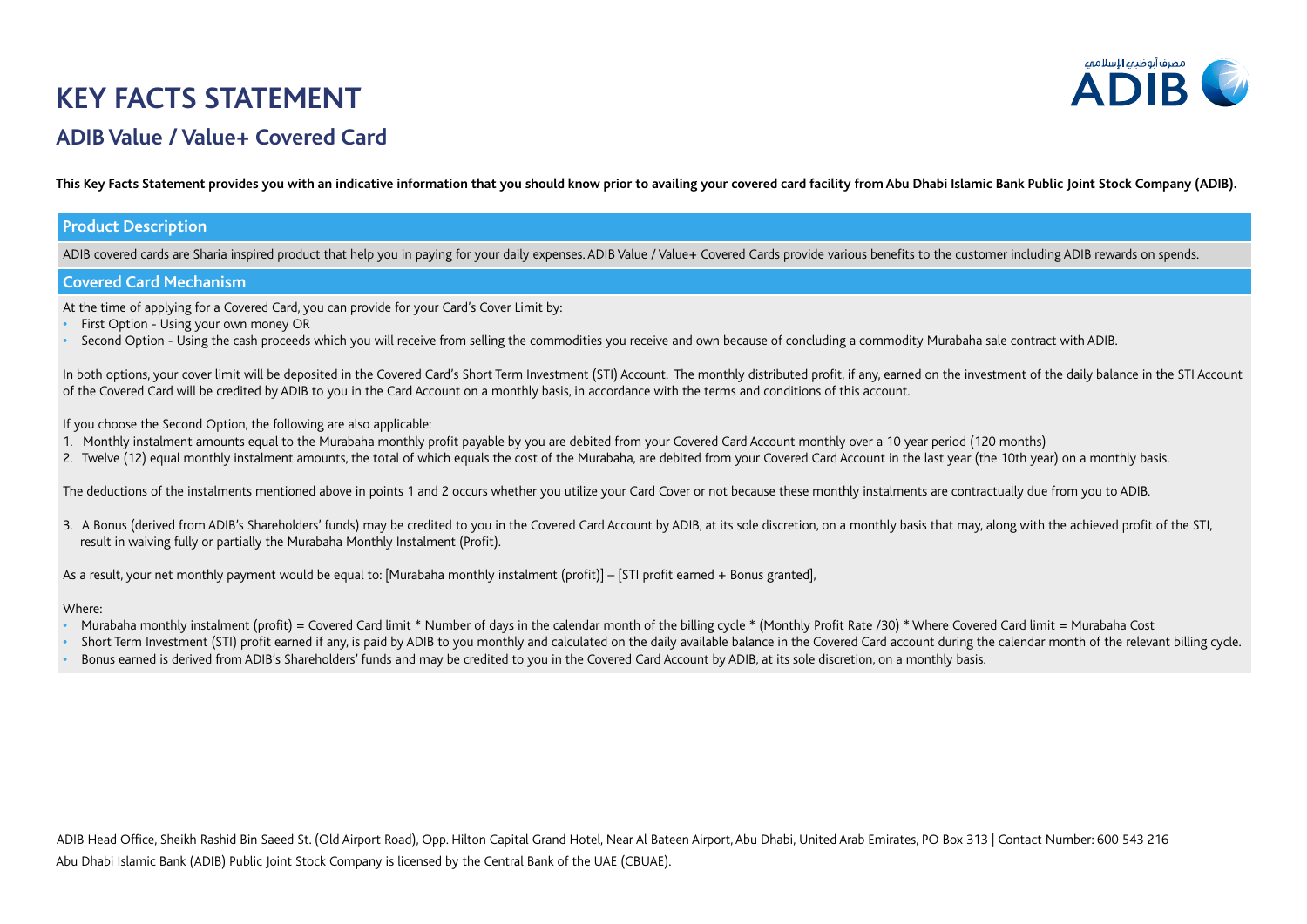

| Murabaha Structure                            |                                                                                                                                                                                                                                                                                                                                                                                                              |                                                                                                                                                                |
|-----------------------------------------------|--------------------------------------------------------------------------------------------------------------------------------------------------------------------------------------------------------------------------------------------------------------------------------------------------------------------------------------------------------------------------------------------------------------|----------------------------------------------------------------------------------------------------------------------------------------------------------------|
| Murabaha Contract related to the Covered Card | Islamic contract between you and the Bank, under which the Bank sells to you an undivided common share in a quantity of specific commodities<br>that is owned by the Bank through Murabaha means on a deferred payment over 10 years tenor, where the Murabaha cost and the profit amount<br>are fully disclosed to you. To continue utilizing the card, it must be renewed after a period of 10 (ten) years |                                                                                                                                                                |
| Murabaha Profit Amount                        | Profit paid by you to the Bank under the Murabaha sale contract, where both cost price and profit amount equal the total sale price.                                                                                                                                                                                                                                                                         |                                                                                                                                                                |
| <b>Key Product Features</b>                   |                                                                                                                                                                                                                                                                                                                                                                                                              |                                                                                                                                                                |
|                                               | ADIB Value Covered Card                                                                                                                                                                                                                                                                                                                                                                                      | ADIB Value+ Covered Card                                                                                                                                       |
| Minimum Payment                               | 5% of the monthly utilized amount of cover amount ("Present Balance") as shown in the monthly statement of the relevant statement period or<br>AED 100, whichever is higher.                                                                                                                                                                                                                                 |                                                                                                                                                                |
| Grace period                                  | Up to 55 days from the date of transaction.                                                                                                                                                                                                                                                                                                                                                                  |                                                                                                                                                                |
| <b>ADIB Reward Points</b>                     | Earn 1 reward point for AED 1 on domestic spends, and 2 reward points for every AED 1 on international spends.                                                                                                                                                                                                                                                                                               |                                                                                                                                                                |
| ADIB Rewards Program                          | Reward Points earned can be redeemed against airline tickets purchased with the Covered Card or select shopping mall vouchers.                                                                                                                                                                                                                                                                               |                                                                                                                                                                |
| Airport Lounge Access                         | <b>NA</b>                                                                                                                                                                                                                                                                                                                                                                                                    | Unlimited complimentary Lounge Access for the cardholder at select<br>airport lounges in select MENA countries through MasterCard Priceless<br>Arabia offering |
| Cash Withdrawal Limit                         | 100% of the Covered Limit.                                                                                                                                                                                                                                                                                                                                                                                   |                                                                                                                                                                |
| Over Limit                                    | You are not allowed to go over limit on transactions.                                                                                                                                                                                                                                                                                                                                                        |                                                                                                                                                                |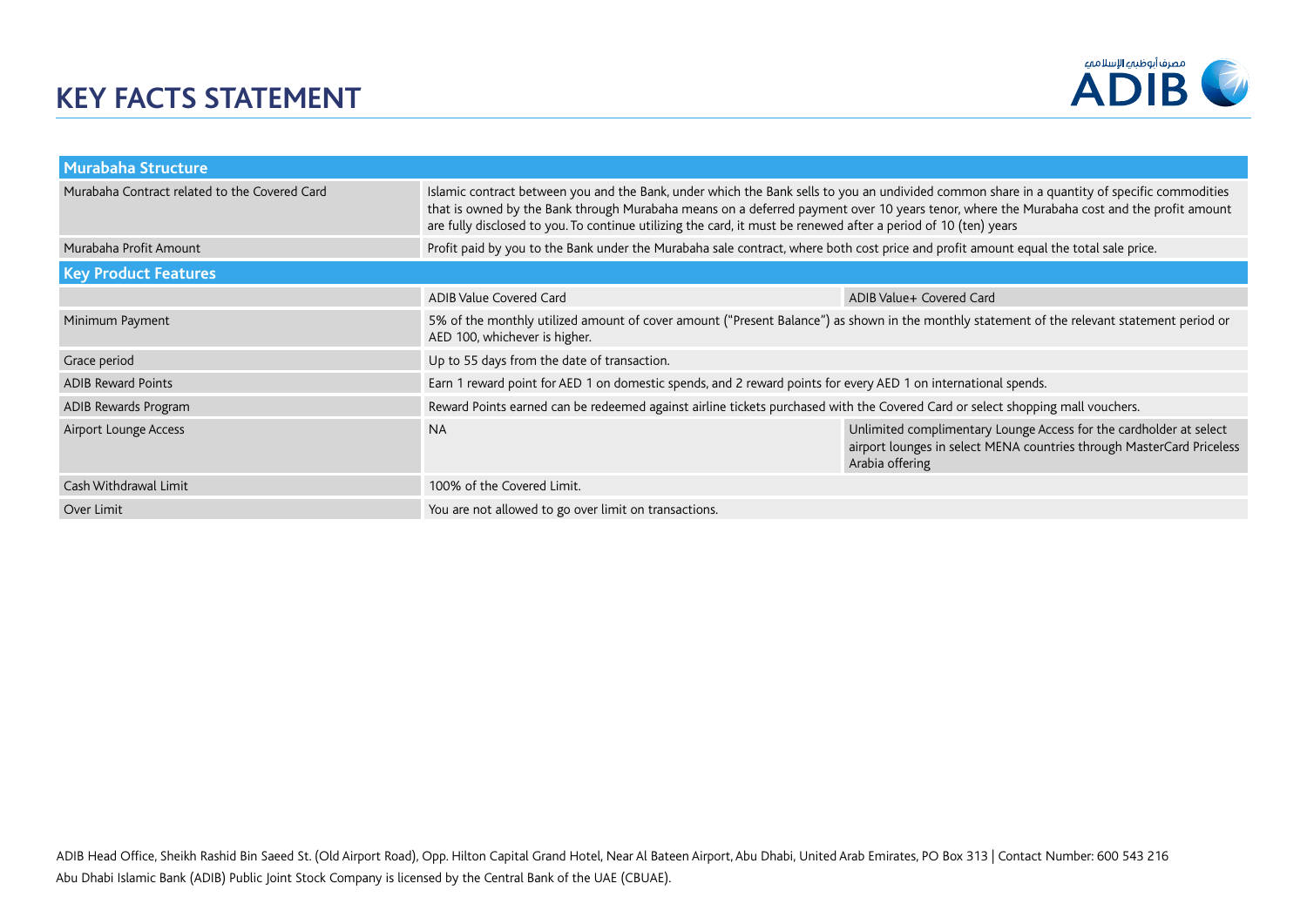# **KEY FACTS STATEMENT**



| <b>Fees and Charges</b>                                                |                                                                                                                                                                                                                                          |
|------------------------------------------------------------------------|------------------------------------------------------------------------------------------------------------------------------------------------------------------------------------------------------------------------------------------|
| Monthly Profit Rate (Fixed)                                            | Monthly profit rate for the ADIB Value Covered Card is 2.99% if your Salary is transferred to ADIB salaried customers and 3.09% if not.                                                                                                  |
| Annual Fee                                                             | No annual fee is charged.                                                                                                                                                                                                                |
| Supplementary card issuance (5th card onwards)                         | Up to 4 supplementary cards free of charge. 5th card onwards, each supplementary card charged AED 250 + VAT.                                                                                                                             |
| Donation commitment to Charity in case of a late<br>payment event      | AED 100<br>This donation commitment is applied to the Covered Card account in case you make no payment towards the due amount by the cycle date. Some<br>part of this amount is retained by the Bank towards actual collection expenses. |
| ATM Cash Withdrawal Fee <sup>1</sup>                                   | 3% of the withdrawal amount (minimum AED 99) + VAT.                                                                                                                                                                                      |
| Card Replacement Fee <sup>2</sup>                                      | $AED 75 + VAT$                                                                                                                                                                                                                           |
| Monthly Contribution related to Takaful Scheme (optional) <sup>3</sup> | 0.77 fils per AED 100 cover amount utilized.                                                                                                                                                                                             |
| Fee for liability/no liability certificate                             | $AED 50 + VAT$                                                                                                                                                                                                                           |
| Fee for copy of additional statement                                   | $AED 45 + VAT$                                                                                                                                                                                                                           |
| Fee for copy of sales receipt                                          | $AED$ 25 + VAT                                                                                                                                                                                                                           |

<sup>1</sup>Includes cash withdrawal at ATMs, Exchange Houses or similar, transfer of the original cover of the Card to any ADIB Account. This will also include all Transactions at merchants classified as "Security Brokers/Dealers" (under Visa Merchant Category Code 6211) including but not limited to National Bonds Corporation Transactions. Additionally, such Transactions will not qualify for Miles, Cashback or any other reward scheme.  $^{\text{2}}$ Will not be charged for damaged Cards if the Cardholder delivers the damaged Card to the Bank

<sup>3</sup>The Monthly Contribution includes the Monthly Takaful Contribution and the fee of the arrangement, distribution and other services related to the Takaful scheme. For Takaful products, all contribution amounts are inclusive of VAT if applicable. For all Cards including Supplementary Cards, Monthly Contribution amount shall be linked to the Principal Card.

Note: VAT means "value added tax" imposed on the supply of goods or services under Law No. 8 of 2017 and the related executive regulations or any similar future taxes. For complete list for Schedule of charges please visit https://adib.com/en/SiteAssets/cards-documents/ADIB\_Covered-Cards\_Schedule-of-Charges\_and\_Fees.pdf. This is subject to change as per the instruction of Federal Tax Authority. VAT is exclusive on all above fees and charges unless specified.

## **Key Requirements, Limitations, Obligations and Risks**

The following eligibility criteria as mandated by the UAE Central Bank will be applied while evaluating the applicant's eligibility for a covered card:

1. Minimum age of the consumer to be 21 years

- 2. Minimum monthly income of the consumer to be AED 5,000
- 3. Maximum Debt Service Ratio (total monthly obligations towards financial facilities as a component of monthly income) should not exceed 50% (30% for pensioners), 5% of which is related to your minimum Covered Card monthly payment

Note: You shall not provide your password or share your personal identification number (PIN) to anyone or leave them written down and accessible to others to observe.

| <b>Financial Terms</b>  |                                                                                                                         |  |
|-------------------------|-------------------------------------------------------------------------------------------------------------------------|--|
| Cover Amount            | The maximum amount available on the covered card for your use.                                                          |  |
|                         | Note: ADIB encourage you to use covered cards only for necessary expenditure.                                           |  |
| Minimum Monthly Payment | The minimum amount that you need to pay by the payment due date to ensure that the covered card account is not overdue. |  |